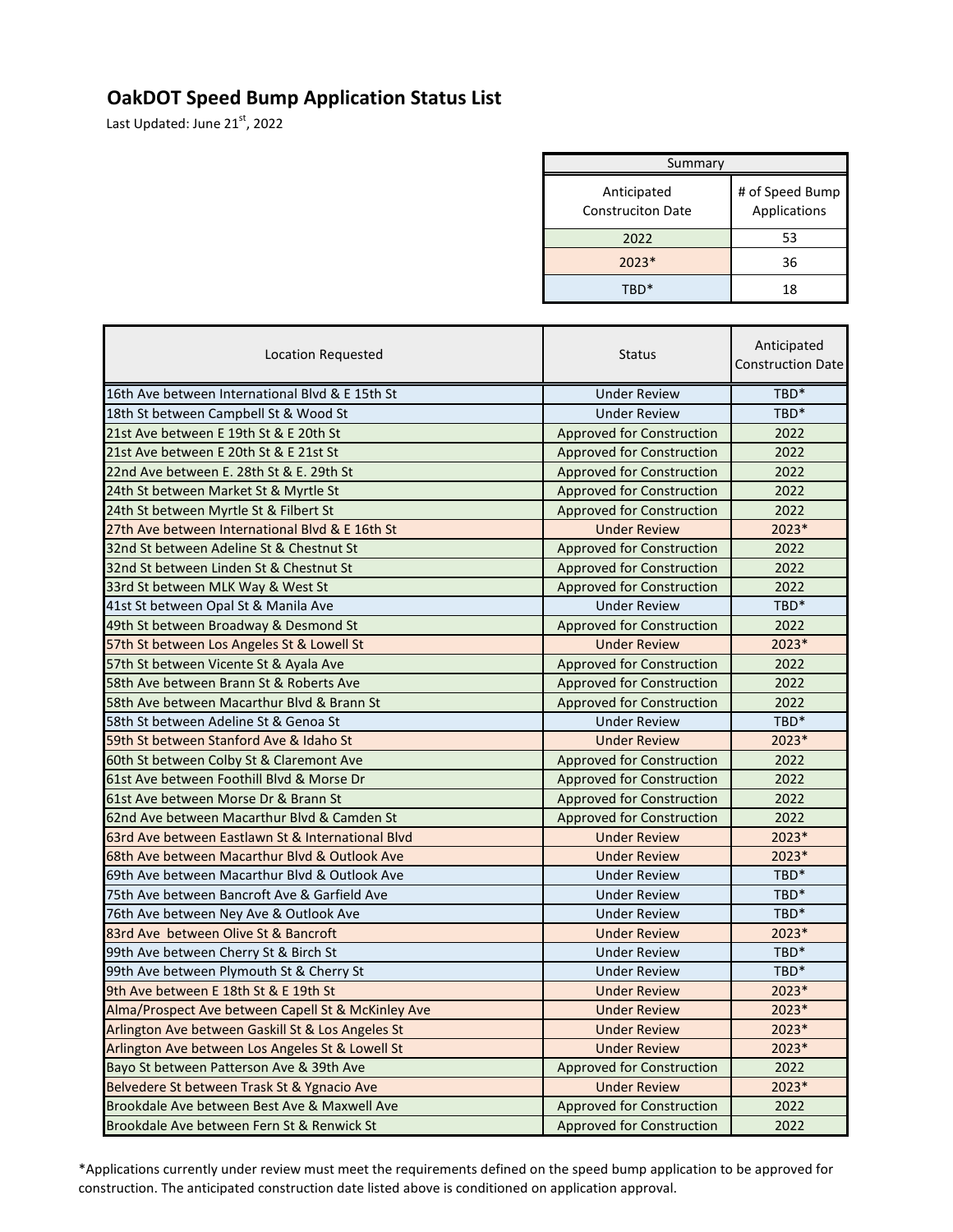## **OakDOT Speed Bump Application Status List**

Last Updated: June 21st, 2022

| Brookdale Ave between Maxwell Ave & Rawson St                   | <b>Approved for Construction</b> | 2022             |
|-----------------------------------------------------------------|----------------------------------|------------------|
| Brookdale Ave between Monticello Ave & Best Ave                 | <b>Approved for Construction</b> | 2022             |
| Brookdale Ave between Rawson St & Cole St                       | <b>Approved for Construction</b> | 2022             |
| Brookdale Ave between Renwick St & Monticello Ave               | <b>Approved for Construction</b> | 2022             |
| Brookdale between Capp St & Coolidge Ave                        | <b>Under Review</b>              | 2023*            |
| Burr St between 98th ave & 99th Ave                             | <b>Approved for Construction</b> | 2022             |
| Calandria Ave between Crest Ave & Murillo Ave                   | <b>Under Review</b>              | 2023*            |
| Camden St between Madera Ave & Birdsall Ave                     | <b>Approved for Construction</b> | 2022             |
| Champion St between School St & Pleasant St                     | <b>Approved for Construction</b> | 2022             |
| Courtland Ave between Penniman Ave & Fleming Ave                | <b>Approved for Construction</b> | 2022             |
| Courtland Ave between Virginia Ave & Penniman Ave               | <b>Approved for Construction</b> | 2022             |
| Deakin St between 66th St & Woolsey St                          | <b>Under Review</b>              | 2023*            |
| Desmond St between 51st St & 49th St                            | Approved for Construction        | 2022             |
| E 10th St between 52nd Ave & 53rd Ave                           | <b>Approved for Construction</b> | 2022             |
| E 10th St between 53rd Ave & 54th Ave                           | <b>Approved for Construction</b> | 2022             |
| E. 23rd St between Inyo Ave & 24th Ave                          | <b>Under Review</b>              | 2023*            |
| Earl St between Keller Ave & Shone Ave                          | <b>Under Review</b>              | TBD <sup>*</sup> |
| Edgewood Ave between Wellington St & Everett Ave                | <b>Under Review</b>              | 2023*            |
| Enos Ave between Tompkins Ave & Steele St                       | <b>Under Review</b>              | TBD*             |
| Forest Hill Ave between Tiffin Rd & Whittle Ave                 | <b>Approved for Construction</b> | 2022             |
| G St between 89th Ave & 90th Ave                                | <b>Under Review</b>              | 2023*            |
| G St between 90th Ave & 91st Ave                                | <b>Under Review</b>              | 2023*            |
| G St between 91st Ave & 92nd Ave                                | <b>Under Review</b>              | 2023*            |
| Genoa St between 58th St & Arlington Ave                        | <b>Under Review</b>              | TBD <sup>*</sup> |
| Glen Park Rd between Allman St & Excelsior Ave                  | <b>Under Review</b>              | 2023*            |
| Glen Park Rd between E. 38th St & Allman St                     | <b>Under Review</b>              | 2023*            |
| Grace Ave between Los Angeles St & Lowell St                    | <b>Under Review</b>              | 2023*            |
| Grisborne Ave between Thornhill Dr (East) & Thornhill Dr (west) | Approved for Construction        | 2022             |
| Halliday Ave between Church St & 73rd Ave                       | <b>Approved for Construction</b> | 2022             |
| Harrington Ave between Davis St & Cluster St                    | <b>Under Review</b>              | 2023*            |
| Harrington Ave between Meadow St & Davis St                     | <b>Under Review</b>              | $2023*$          |
| Harrington Ave between Meadow St & Lyon Ave                     | <b>Under Review</b>              | 2023*            |
| Hillegass Ave between 61st St & 62nd St                         | <b>Approved for Construction</b> | 2022             |
| Hillegass Ave between Alcatraz Ave & 63rd St                    | <b>Under Review</b>              | 2023*            |
| Hillside St between 79th Ave & Ritchie St                       | <b>Approved for Construction</b> | 2022             |
| Holly St between 82nd Ave & 83rd Ave                            | <b>Approved for Construction</b> | 2022             |
| Holly St between 98th Ave & 96th Ave                            | <b>Approved for Construction</b> | 2022             |
| Jean St between Santa Rosa Ave & Sunny Slope Ave                | <b>Under Review</b>              | TBD*             |
| Knight St between Gramercy PI & End                             | <b>Approved for Construction</b> | 2022             |
| Laguna Ave between MacArthur Blvd & Montana St                  | Approved for Construction        | 2022             |
| Lockwood St between 73rd Ave & 69th Ave                         | <b>Approved for Construction</b> | 2022             |
| Lyman Rd between Fruitvale Ave & Waterhouse Rd                  | Approved for Construction        | 2022             |
| Manila Ave between W Macarthur Blvd & 38th St                   | <b>Under Review</b>              | 2023*            |
| Martin St between Claremont Ave & Ayala Ave                     | <b>Under Review</b>              | 2023*            |
| McIntyre St between 108th Ave & 109th Ave                       | <b>Under Review</b>              | 2023*            |
| McIntyre St between 109th Ave & Durant Ave                      | <b>Under Review</b>              | 2023*            |
| Midvale Ave between Arizona St & Wisconsin St                   | <b>Under Review</b>              | TBD <sup>*</sup> |
| Miles Ave between Hardy St & Clifton St                         | <b>Approved for Construction</b> | 2022             |
| Miles Ave between Hudson St & Hardy St                          | <b>Approved for Construction</b> | 2022             |
| Monticello Ave between Brookdale Ave & Gordon St                | <b>Under Review</b>              | $2023*$          |
| Monticello Ave between Gordon St & Trask St                     | <b>Under Review</b>              | $2023*$          |
|                                                                 |                                  |                  |

\*Applications currently under review must meet the requirements defined on the speed bump application to be approved for construction. The anticipated construction date listed above is conditioned on application approval.